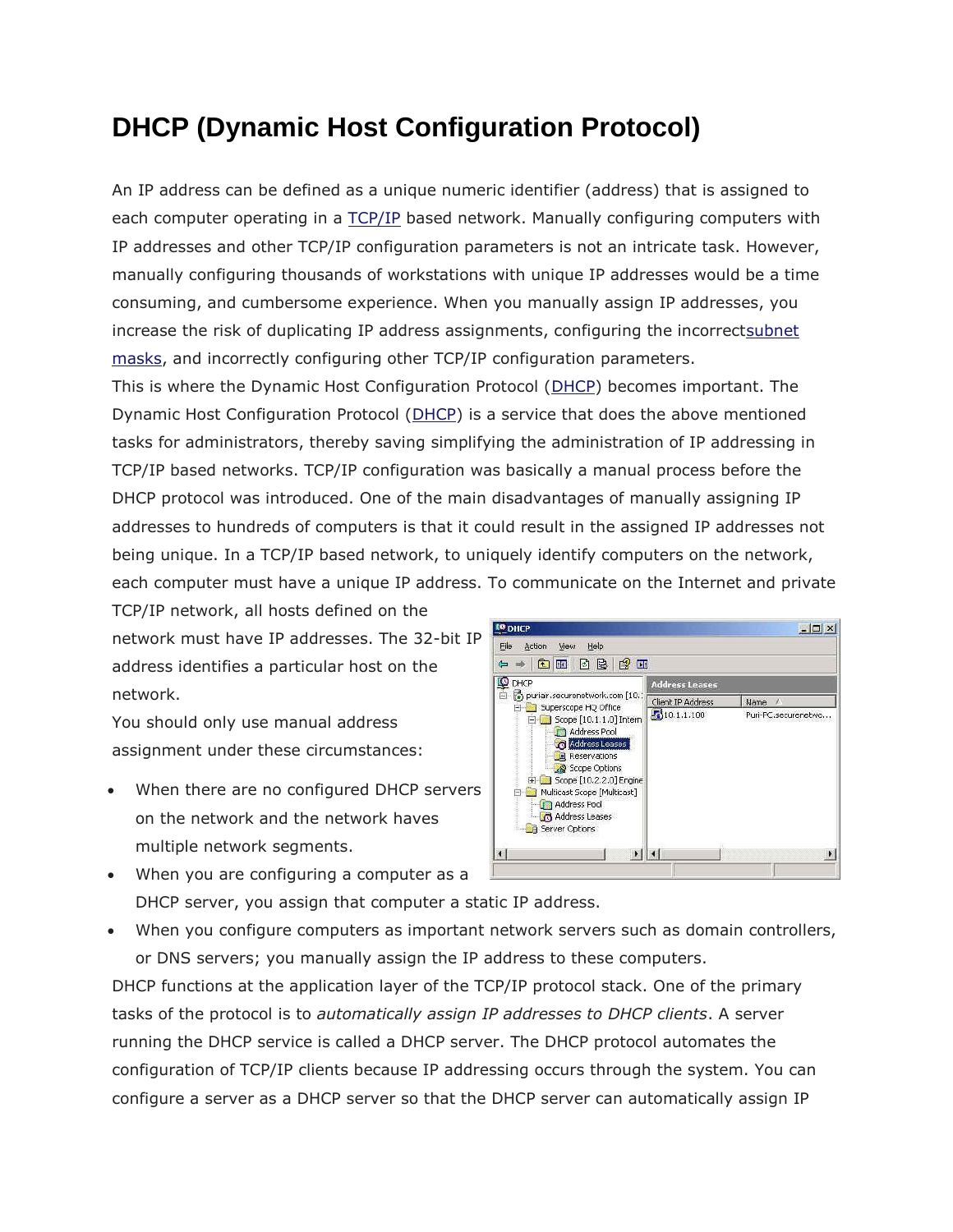addresses to DHCP clients, and with no manual intervention. IP addresses that are assigned via a DHCP server are regarded as *dynamically assigned IP addresses*. The DHCP server assigns IP addresses from a predetermined IP address range(s), called a scope. The *functions of the DHCP server* are outlined below:

- Dynamically assign IP addresses to DHCP clients.
- Allocate the following TCP/IP configuration information to DHCP clients:
	- o Subnet mask information.
	- o Default gateway IP addresses.
	- o Domain Name System [\(DNS\)](http://www.tech-faq.com/what-is-dns.html) IP addresses.
	- o Windows Internet Naming Service [\(WINS\)](http://www.tech-faq.com/microsoft-wins) IP addresses.

You can increase the availability of DHCP servers by using the *80/20 Rule* if you have two DHCP servers located on different subnets.

The 80/20 Rule is applied as follows:

- Allocate 80 percent of the IP addresses to the DHCP server which resides on the local subnet.
- Allocate 20 percent of the IP addresses to the **[DHCP Server](http://www.tech-faq.com/dhcp-server.html)** on the remote subnet. If the DHCP server that is allocated with 80 percent of the IP addresses has a failure, the remote DHCP server would resume assigning the DHCP clients with IP addresses.

Because the DHCP service is a very important service in a TCP/IP based network, the following implementations are strongly recommended.

- Small networks should have at least one DHCP server.
- Large networks should have multiple implementations of DHCP servers. This implementation configuration enables the following benefits:
	- o Fault tolerance is provided.
	- o The address space can be split.

The framework for the DHCP protocol is defined in RFC 2131. The DHCP protocol stems from the Bootstrap Protocol [\(BOOTP\)](http://www.tech-faq.com/bootp.html) protocol. [BOOTP](http://www.tech-faq.com/bootp.html) enables clients to boot up from the network instead of booting up from the hard drive. The DHCP server has a predefined pool of IP addresses, from which it allocates IP addresses to DHCP clients. During the boot process, DHCP clients request IP addresses, and obtain leases for IP addresses from the DHCP server.

When the DHCP client boots on the network, a negotiation process called the DHCP lease process occurs between the DHCP server and client. The negotiation process comprises of four messages, sent between the DHCP server and the DHCP client.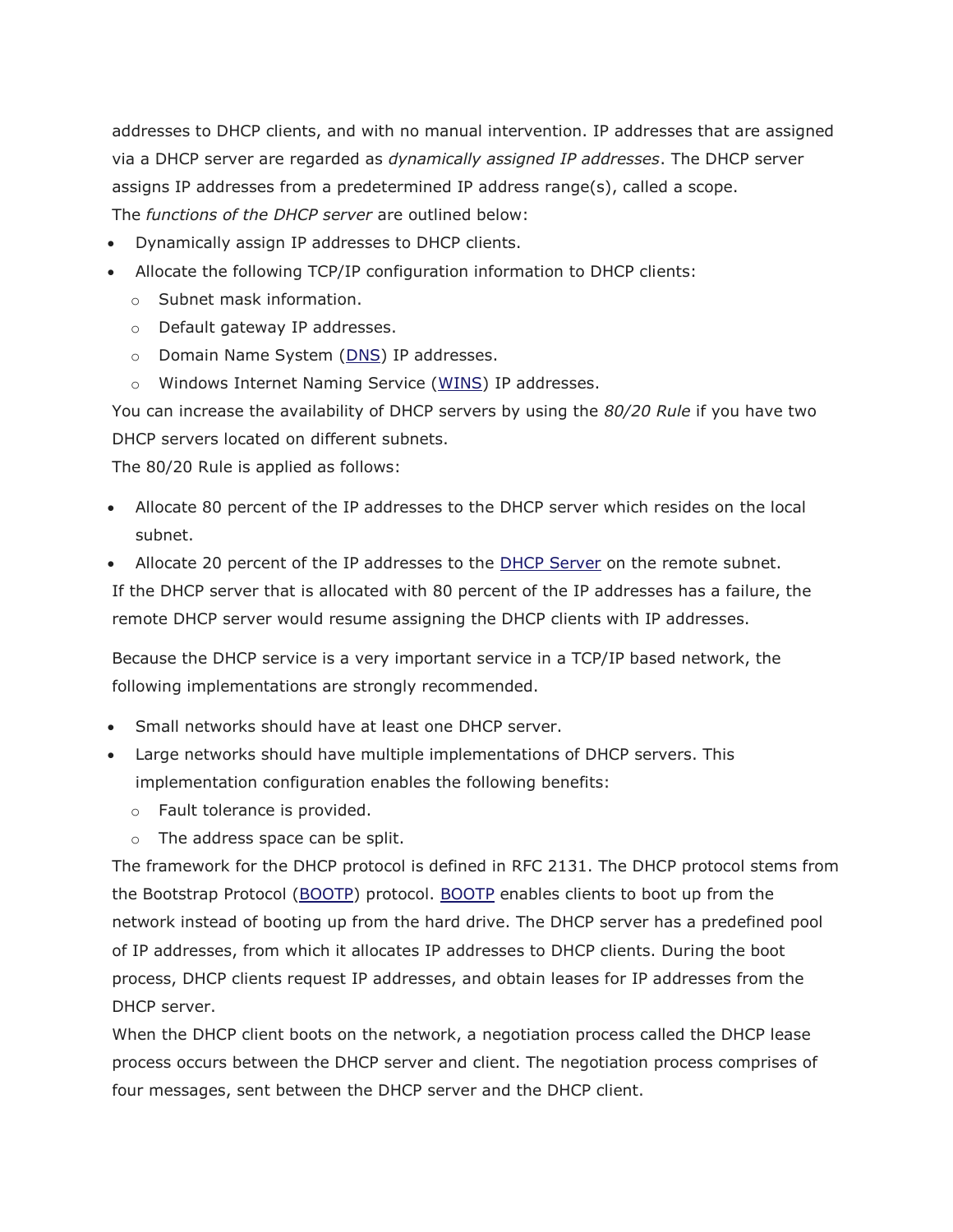- Two messages from the client.
- Two messages from the DHCP server.

## **DHCP Messages**

The DHCP protocol consists of eight discrete message types:

| <b>DHCP</b><br><b>Message</b> | <b>Description</b>                                                                                                                                                                                                                                                                  |
|-------------------------------|-------------------------------------------------------------------------------------------------------------------------------------------------------------------------------------------------------------------------------------------------------------------------------------|
| <b>DHCP</b><br>Discover       | UDP broadcast from DHCP client to locate available servers.                                                                                                                                                                                                                         |
| <b>DHCP</b><br>Offer          | DHCP server to client in response to DHCP Discover with offer of configuration<br>parameters.                                                                                                                                                                                       |
| <b>DHCP</b><br>Request        | Client response to servers either requesting offered parameters from one<br>server and implicitly declining offers from all others, confirming correctness of<br>previously allocated address after, e.g. system reboot, or extending the lease<br>on a particular network address. |
| <b>DHCP ACK</b>               | Server to client with configuration parameters, including committed network<br>address.                                                                                                                                                                                             |
| <b>DHCP NAK</b>               | Server to client indicating client's notion of network address is incorrect (e.g.<br>client has moved to new subnet) or client's lease has expired.                                                                                                                                 |
| <b>DHCP</b><br>Decline        | Error message from DHCP client to server indicating network address is<br>already in use.                                                                                                                                                                                           |
| <b>DHCP</b><br>Release        | Message from DHCP client to server releasing network address and canceling<br>remaining lease.                                                                                                                                                                                      |
| <b>DHCP</b><br>Inform         | Client asking DHCP server only for local configuration parameters because the<br>client already has externally configured network address.                                                                                                                                          |

## **DHCP scopes**

A *scope* can be defined as a set of IP addresses which the DHCP server can allocate or assign to DHCP clients. A scope contains specific configuration information for clients that have IP addresses which are within the particular scope. Scope information for each DHCP server is specific to that particular DHCP server only, and is not shared between DHCP servers. Scopes for DHCP servers are configured by administrators. A DHCP has to have at least one scope, which includes the following properties.

The specified range of IP addresses which are going to be leased to DHCP clients.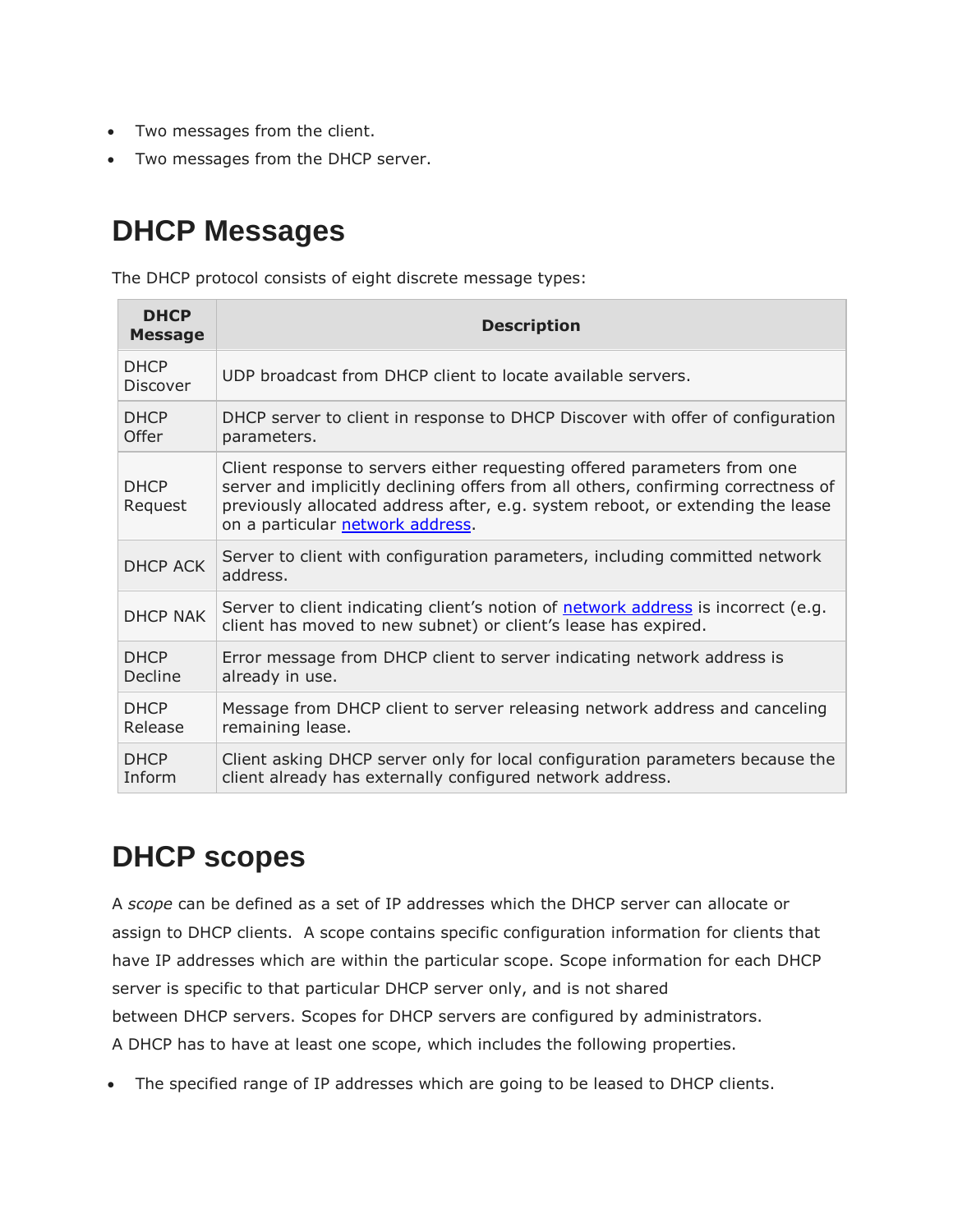- The subnet mask.
- The DHCP scope options (DNS IP addresses, WINS IP addresses).
- The lease duration. The default of 8 days is suitable for small networks.
- Any reservations. Reservations include elements such as a client always receiving the same IP addresses and TCP/IP

configuration information when it starts.

Therefore, when you start designing your DHCP strategy, and you are defining the scopes for your DHCP servers, you should clarify the following.

- The start and end addresses which would define the range of addresses you want to utilize.
- The subnet mask of the particular subnet.
- The amount of time that the lease should be for the IP addresses leased from your scopes.
- All other TCP/IP configuration information which you want assigned to DHCP clients.
- Determine those IP addresses that you want to reserve for clients.
- Determine whether any clients using statically assigned IP addresses need to be excluded from the address

pool.

If you have multiple scopes, remember that clients can only obtain IP addresses from the subnet to which they belong. Clients cannot obtain IP addresses from scopes that are connected with different subnets. However, if your clients should be able to obtain IP addresses from other scopes, you can configure a superscope.

A *superscope* is the grouping of scopes under one administrative entity that enables clients to obtain IP addresses, and renew IP addresses from any scope that is part of the superscope.

Superscopes are typically created for under the following circumstances:

- The existing scope.s IP addresses supply is being depleted.
- You want to use two DHCP servers on the same subnet. This is usually for providing redundancy.
- You need to move clients from one range of IP addresses to a different range of IP addresses.

## **The DHCP Lease Process**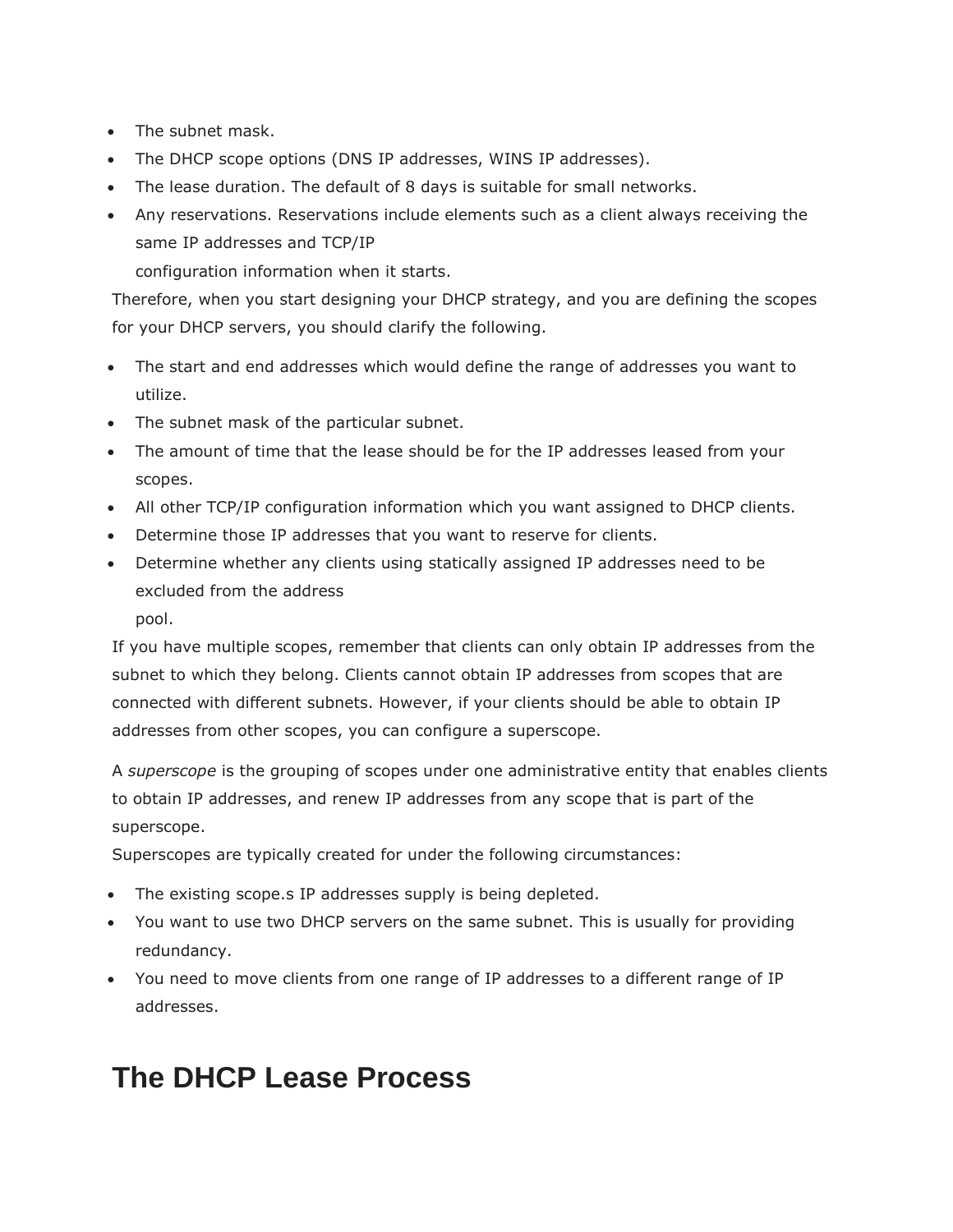The *DHCP lease process*, also known as the *DHCP negotiation process*, is a fairly straightforward process.

The DHCP lease process is described below:

- 1. The *DHCP Discover message* is sent from the client to the DHCP server. This is the message used to request an IP address lease fro a DHCP server. The message is sent when the client boots up. The DHCP Discover message is a broadcast packet that is sent over the network, requesting for a DHCP server to respond to it.
- 2. The DHCP servers that have a valid range of IP addresses, sends an offer message to the client. The *DHCP Offer message* is the response that the DHCP server sends to the client. The DHCP Offer message informs the client that the DHCP server has an available IP address. The *DHCP Offer message* includes the following information:
	- o IP address of the DHCP server which is offering the IP address.
	- o MAC address of the client.
	- o Subnet mask.
	- o Length of the lease.
- 3. The client sends the DHCP server a *DHCP Request message*. This message indicates that the client accepted the offer from the first DHCP server which responded to it. It also indicates that the client is requesting the particular IP address for lease. The client broadcasts the acceptance message so that all other DHCP servers who offered addresses

can withdraw those addresses. The message contains the IP address of the DHCP server which it has selected.

4. The DHCP server sends the client a *DHCP Acknowledge message*. The DHCP Acknowledge message is actually the process of assigning the IP address lease to the client.

## **Understanding DHCP and DNS Integration**

Domain Name System (DNS) is the main name [resolution](http://www.tech-faq.com/dhcp.html) method used to provide clients with name to IP address resolution. This in turn enables clients to locate resources on the network.

The *[Dynamic DNS](http://www.tech-faq.com/dynamic-dns.html) (DDNS)* feature, initially introduced in Windows 2000, enables clients to automatically register their IP addresses and host names with a DNS [server.](http://www.tech-faq.com/dhcp.html) When the DHCP service is running on a server, the DHCP server register the IP address of clients in DNS when the clients receive IP addresses from the DHCP server. The client no longer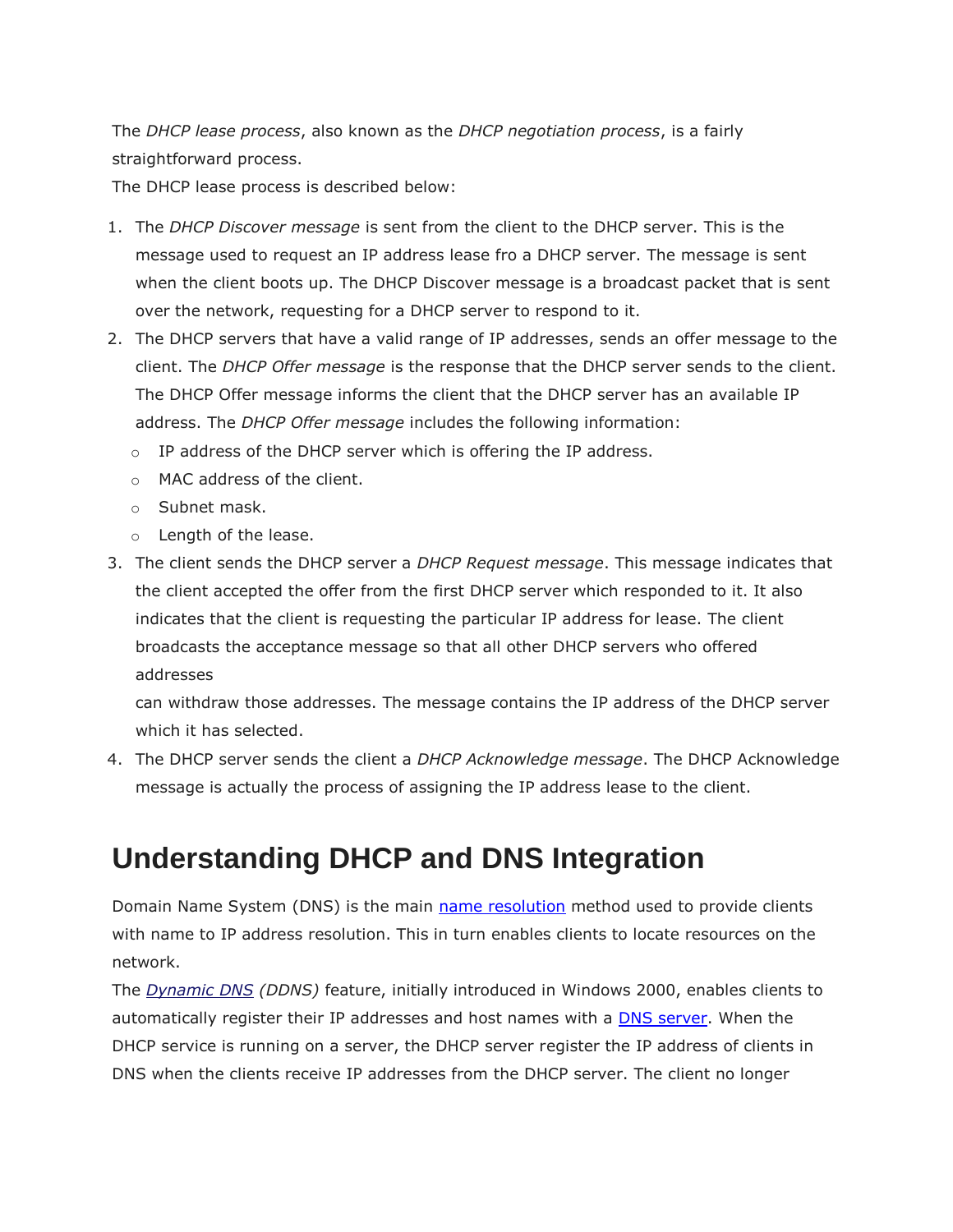contacts the DDNS server to register its IP addresses because the Windows Server 2003 DHCP service dynamically updates the DNS records on behalf the client. With Windows Server 2003 DHCP, three options are available for registering IP addresses in DNS. The options can be configured for the DHCP server, or for each individual scope.

The options which can be specified to enable/disable the DHCP service to dynamically update DNS records on behalf of the client are:

- The DHCP server can be configured to *not register* any IP address of the DHCP clients when it assigns IP addresses to these clients.
- The DHCP server can be configured to *at all times register* all IP address of clients when they receive IP addresses from the DHCP server.
- The default option results in the DHCP server registering the IP addresses of clients with the authoritative DNS server, based on the client.s request for an IP address.

## **The Advantages of using DHCP**

The *main advantages of using DHCP* are summarized below:

- DHCP is included with popular server packages: To implement DHCP requires no additional costs.
- Centralized, simpler management of IP addressing: You can manage IP addressing from a central location.
- DHCP also provides for the simple deployment of other configuration options, such as default gateway and DNS suffix.
- Because the system assigns IP addresses, it leads to less incorrect configurations of IP addresses. This is mainly due to IP configuration information being entered at one location, and the server distributing this information to clients.
- Duplicated IP addresses are prevented.
- IP addresses are also preserved. DHCP servers only allocate IP addresses to clients when they request them.
- The DHCP service can assign IP addresses to both individual hosts, and multicast groups. Multicast groups are used when communication occurs with server clusters.
- DHCP service supports clustering. This enables you to set up high availability DHCP servers.
- In Windows Server, DHCP integrates with Dynamic DNS (DDNS). This facilitates [dynamic](http://www.tech-faq.com/dhcp.html) IP addressmanagement because the DHCP server registers the client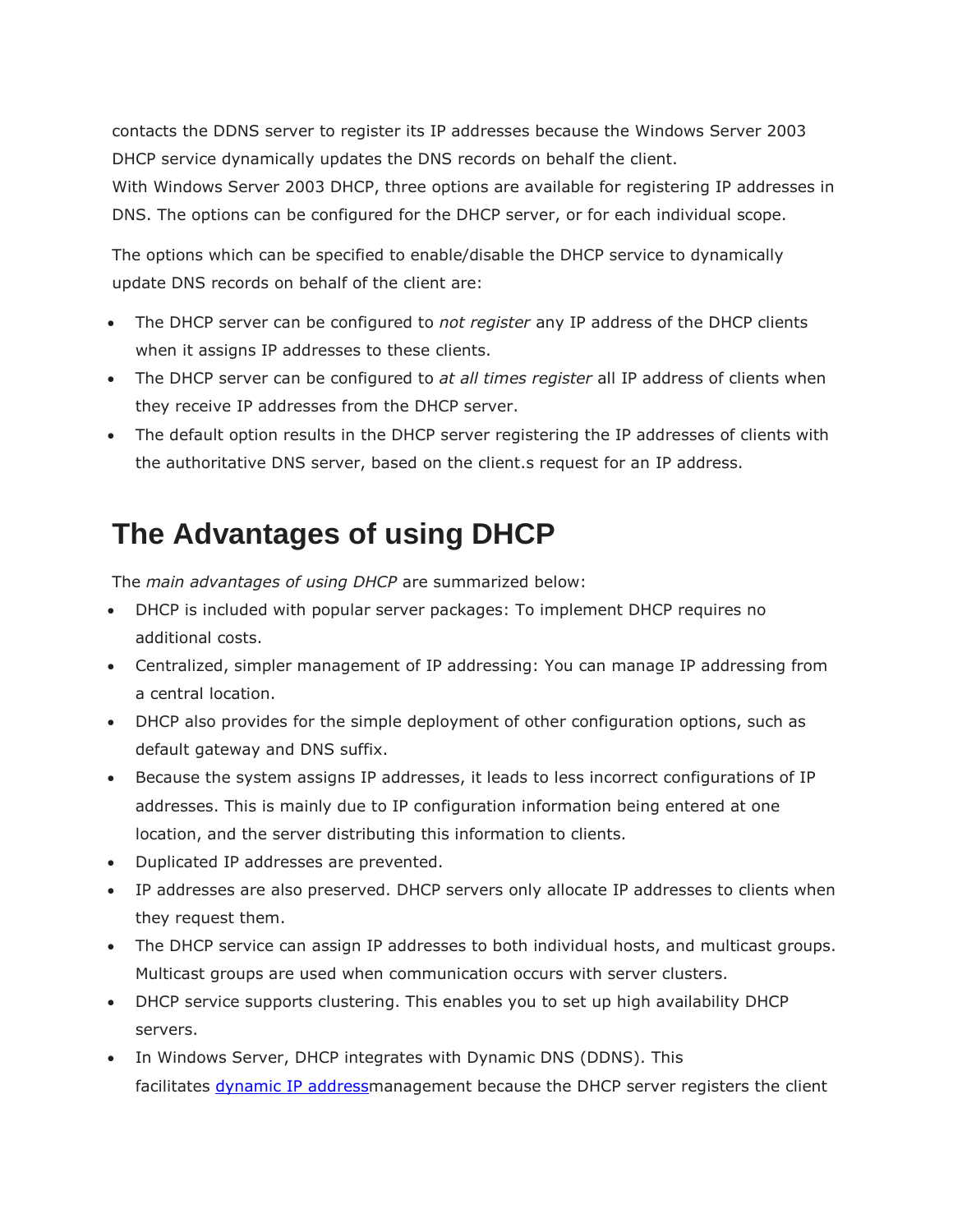computer.s Address (A) records and pointer (PTR) records in the DNS database when the client obtains an IP address. This is made possible through DHCP integration with Dynamic DNS (DDNS).

- You can monitor the pool of available IP addresses, and also be notified when the IP address pool reaches a certain threshold.
- Through authorizing DHCP servers in [Active Directory,](http://www.tech-faq.com/active-directory.html) you can restrict your DHCP servers to only those that are authorized. Active Directory also allows you to specify those clients that the DHCP server can allocate addresses to.
- Dynamic IP addressing through DHCP easily scales from small to large networking environments.

## **The Disadvantages of using DHCP**

The *main disadvantages of using DHCP* are summarized below:

- The DHCP server can be a single point of failure in networking environments that only have one DHCP server.
- If your network has multiple segments, you have to perform either of the following additional configurations:
	- o Place a DHCP server on each segment
	- o Place a DHCP relay agent on each segment
	- o Configure routers to forward Bootstrap Protocol (BootP) broadcasts.
- All incorrectly defined configuration information will automatically be propagated to your DHCP clients.

# **Designing a DHCP Strategy**

In order for DHCP to operate successfully, all of your client computers should be able to contact the DHCP server, and contact it at any time. DHCP relies on the network [topology,](http://www.tech-faq.com/dhcp.html) and is in turn relied on by all TCP/IP based hosts within your networking environment. The factors that should be included or determined, when you design a DHCP strategy and determine the placement of the DHCP servers are listed below: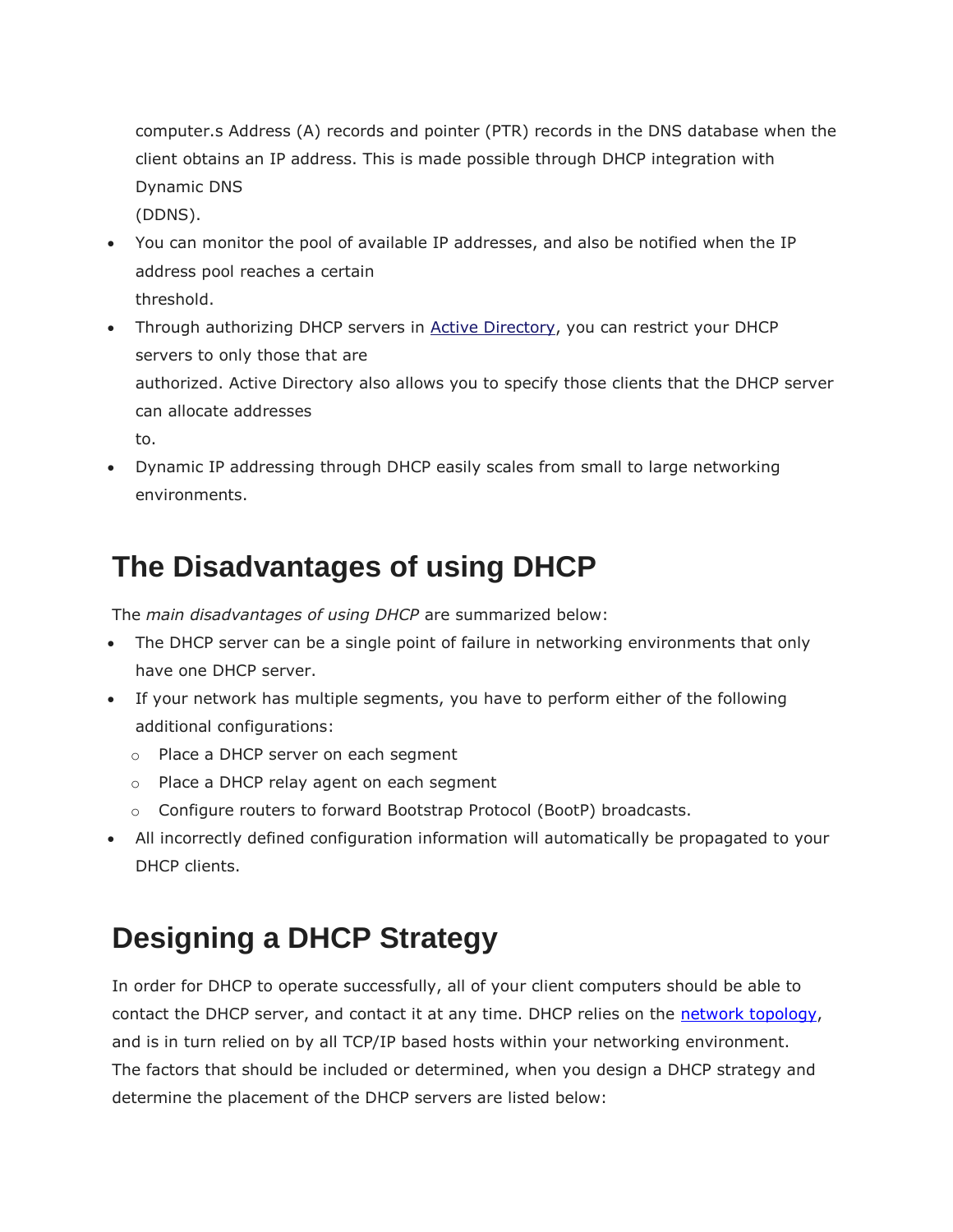- Determine the network [topology.](http://www.tech-faq.com/dhcp.html)
- Determine the number of hosts on your network.
- Determine the number of subnets that DHCP will be supporting
- Determine the location of your routers.
- Determine the transmission speed between your network segments.
- Determine whether Dynamic DNS (DDNS) will be used.
- Determine the number of clients that DHCP will be allocating IP addresses to.
- Determine the location of these clients.
- Identify those clients, if any, which could possibly not be able to use DHCP for IP addresses allocation.
- Identify clients which will be using BOOTP.
- Identify the WAN links which could possibly cause a failure that could prevent clients from accessing the DHCP server.
- Define the dedicated or reserved IP addresses that should be excluded from the DHCP address pool range.

The *main design requirements* associated with DHCP are:

- It is recommended to *implement at least two DHCP servers to provide redundancy*. Having two different DHCP servers ensures a highly available DHCP infrastructure because it could prevent issues which arise when network link failure occurs.
- If your network has multiple segments, you have to perform either of the following:
	- o Place a DHCP server on each segment.
	- o Place a DHCP relay agent on each segment.
	- o Configure your routers to forward Bootstrap Protocol (BootP) broadcasts.

The *failover methods* which you should consider implementing when you design a DHCP implementation are:

- *Deploy a standby DHCP server*: In this failover method, the standby DHCP server is configured with the same scope of the primary DHCP server. The standby DHCP server is only brought online when the primary DHC server has a failure.
- *Deploy a clustered server*: Implementing a clustered server provides failover capabilities.
- *Split the scopes*: You can split the scopes of your DHCP servers when they are placed on different subnets.

This provides failover when the DHCP server has a failure, or when a subnet fails. When splitting the scopes, bear in mind that you do not need to split the scopes in equal proportions. It is recommended to place a larger portion of the scope on the DHCP server that actually serves the local subnet.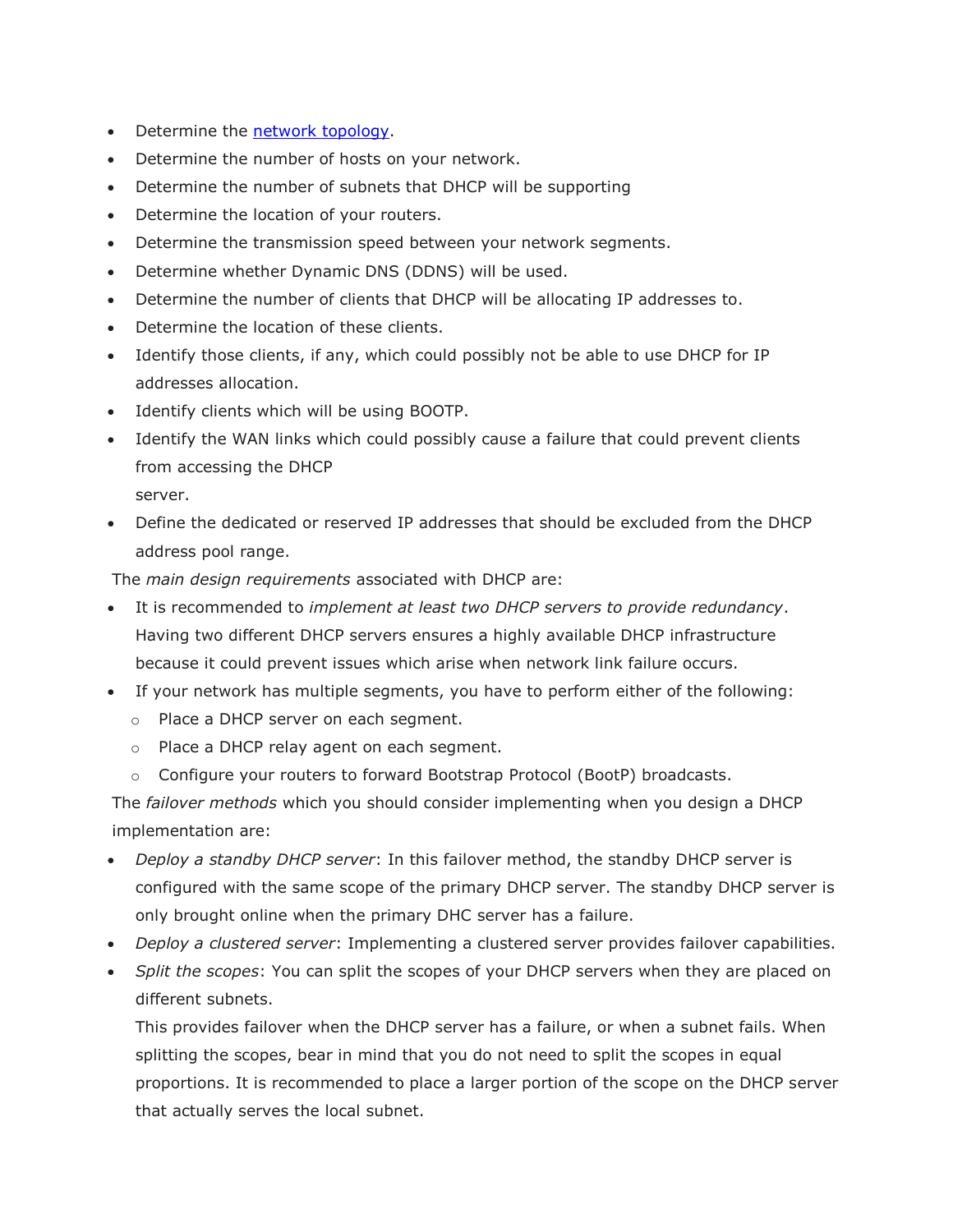#### **Determining the number of DHCP servers and placement**

The number of DHCP servers you would need to implement is determined by the following factors:

- Network topology.
- Server hardware would influence the number of DHCP clients which the DHCP server would be capable of servicing.
	- Server hardware also affects the performance of your DHCP servers.
- Network configuration.
- [Routing](http://www.tech-faq.com/routing.html) configuration.
- Availability requirements of the DHCP servers.
- The number of clients which the DHCP servers are going to service.

In a routed network, you would need DHCP relay agents if you plan to implement only one DHCP server. It is recommended to place the DHCP server on the subnet that has the majority of hosts.

#### **DHCP server requirements**

If you are implementing only one DHCP server, you should definitely test that the DHCP server is capable of handling the client load. When deciding on which server to use to run the DHCP service, bear in mind that the performance of the server influences the performance of the DHCP service.

The performance of a server can be enhanced when the server has:

- Multiple CPUs.
- Multiple network cards.
- High performance hard drives.

If you are implementing multiple DHCP servers, place DHCP servers on all subnets which are connected via slow, unstable WAN links. This in turn prevents DHCP messages from being transmitted over the WAN.

### **Enabling DHCP support for non Microsoft DHCP clients**

For networks that have only Microsoft client computers, setting up your DHCP clients is a fairly easy task. The type of clients which you want your DHCP server to service could lead to additional DHCP design and DHCP configuration requirements.

The different types of clients are: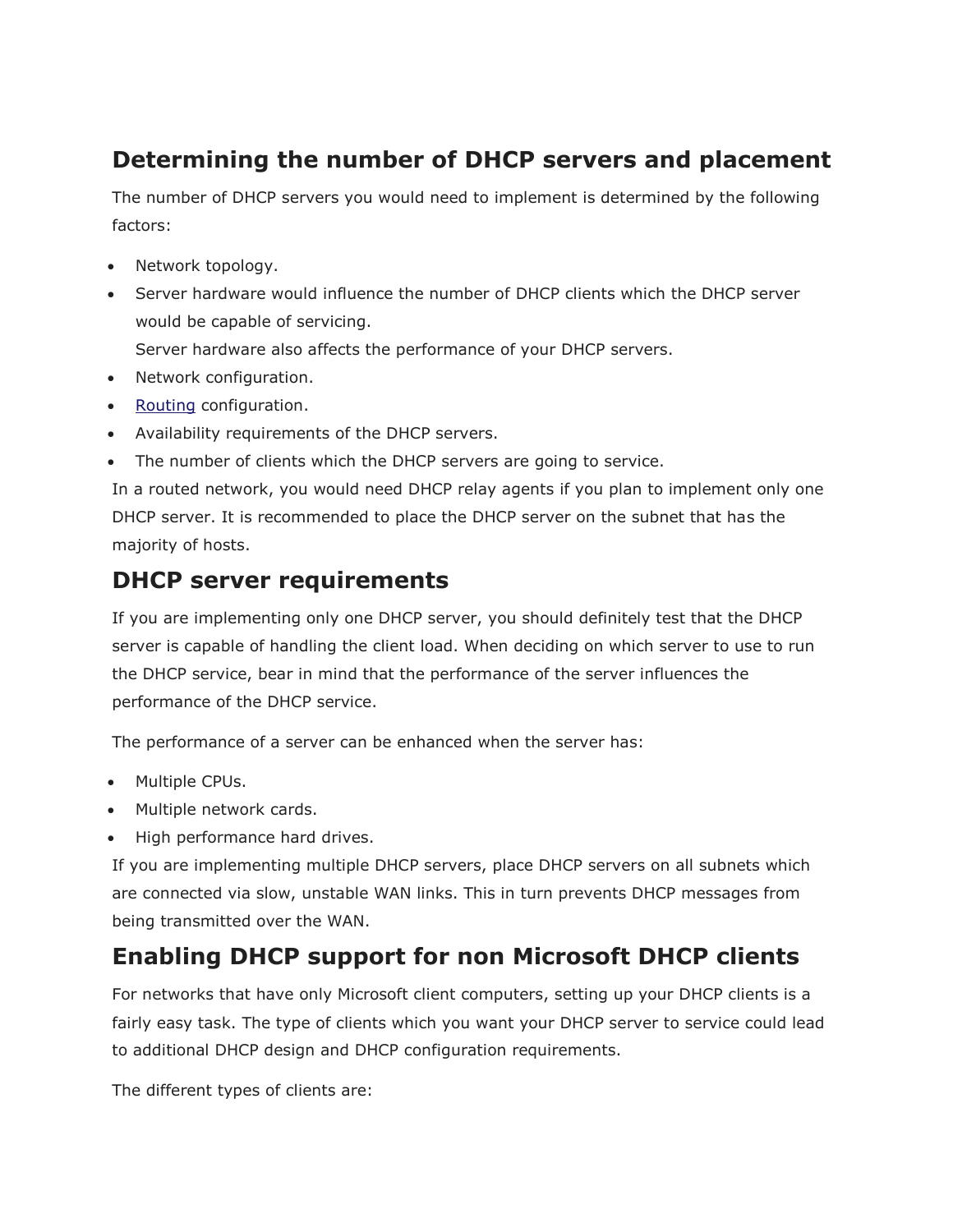- *Non Microsoft DHCP clients*: These clients may need support for certain DHCP features. Non Microsoft DHCP clients do not necessarily support vendor extensions.
- *Non DHCP Clients*: Clients that do not support DHCP have to be manually assigned with IP addresses.
- *BOOTP Clients*: These are clients that do not support IP leases. BOOTP clients request IP addresses whenever they start.

## **DHCP Security Considerations**

The aspects which you need to resolve to secure your DHCP environment are:

- Because the IP address number in a scope is limited, an unauthorized user could initiate a denial-of-service (DoS) attack by requesting/obtaining a large numbers of IP addresses.
- An unauthorized user could use a rogue DHCP server to offer incorrect IP addresses to your DHCP clients.
- A denial-of-service (DoS) attack can by launched through an unauthorized user that performs a large number of DNS dynamic updates via the DHCP server.
- Assigning DNS IP addresses and WINS IP addresses through the DHCP server increases the possibility of an unauthorized user using this information to attack your DNS and WINS servers.

To secure your DHCP environment, use the following strategies:

- Implement firewalls.
- Close all open unused ports.
- If necessary, use VPN tunnels.
- You can use MAC address filters.
- Use 128-bit Wired Equivalent Privacy [\(WEP\)](http://www.tech-faq.com/not-found) encryption in wireless networks.
- Disable broadcasting the Service Set IDentifier [\(SSID\)](http://www.tech-faq.com/ssid.html) in wireless networks.

## **DHCP Design Best Practices**

The best practices for designing a DHCP environment are summarized below: